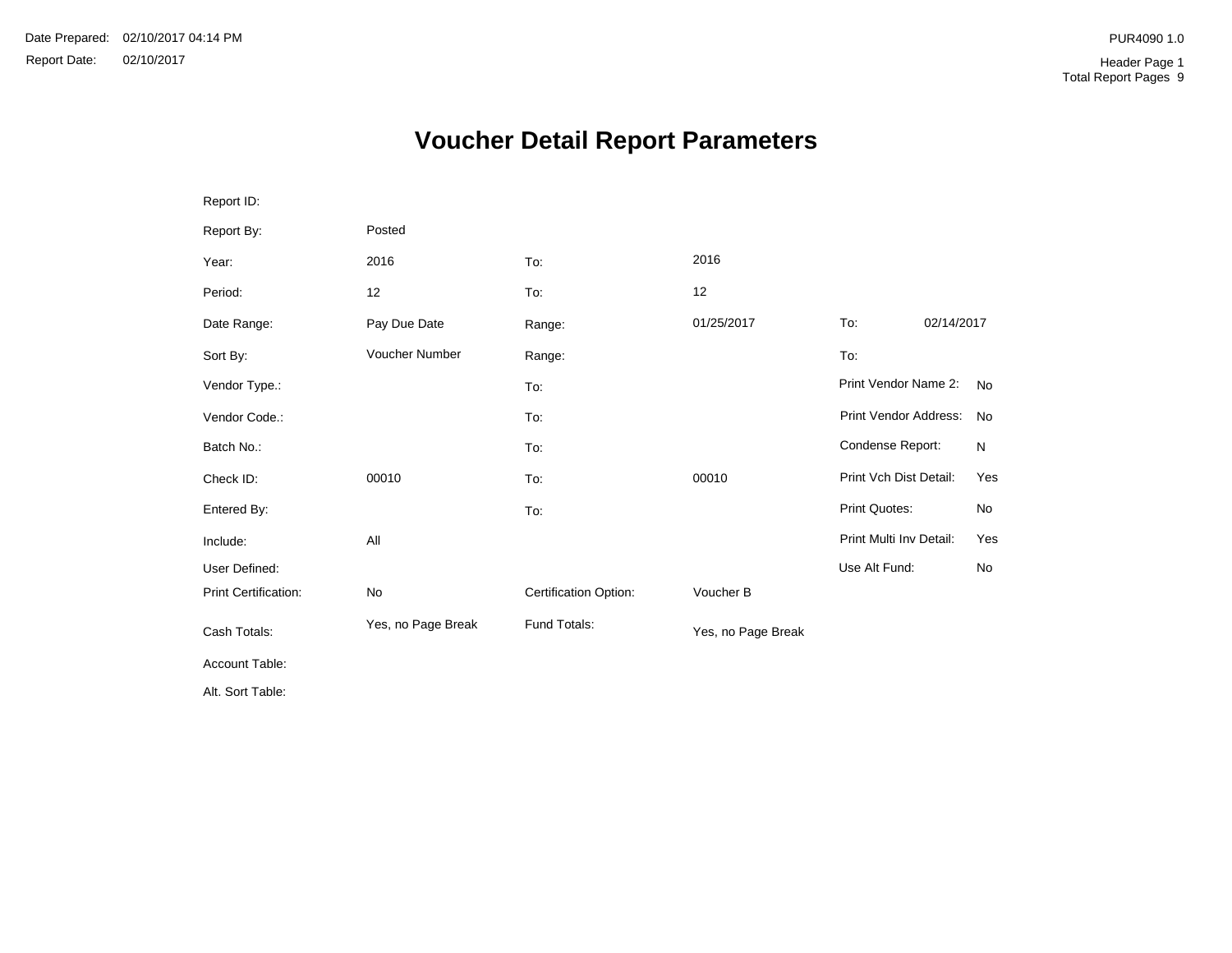Report Date: 02/10/2017

## **TOWN OF OSSINING**

| Voucher No.                                | <b>Stub-Description</b>             |                                                     |                                     | <b>Vendor Code</b>       | <b>Vendor Name</b>       |                                                                                                          |                   | Voucher Amt.                                     |                     |                                        |                      | Approved                          |  |
|--------------------------------------------|-------------------------------------|-----------------------------------------------------|-------------------------------------|--------------------------|--------------------------|----------------------------------------------------------------------------------------------------------|-------------------|--------------------------------------------------|---------------------|----------------------------------------|----------------------|-----------------------------------|--|
| <b>Voucher Date</b><br><b>Invoice Date</b> | <b>Batch</b><br><b>Invoice No.</b>  | Req. No.<br><b>Recur Months</b>                     | Req. Date<br><b>Refund Year</b>     | PO No.<br><b>Taxable</b> | PO Date<br><b>Ref No</b> | Ordered By<br><b>Approved By</b>                                                                         |                   | <b>Fisc Year Check ID</b><br>Period Contract No. |                     | <b>Check No. Check Date</b><br>Disc. % | Pay Due<br>Non Disc. | <b>Cash Account</b><br>Disc. Amt. |  |
| 20162721                                   |                                     | 5 GALLON PREMIUM WATER PLUS DEPOSIT, EQI 0000030059 |                                     |                          |                          | CRYSTAL ROCK WATER COMPAN                                                                                |                   |                                                  | 47.34               |                                        | 02/14/2017           |                                   |  |
| 01/25/2017                                 |                                     |                                                     |                                     |                          |                          |                                                                                                          |                   | 2016 00010                                       |                     |                                        |                      | 0200.0000.0000                    |  |
| 12/31/2016                                 | 316394                              |                                                     |                                     |                          |                          |                                                                                                          | $12 \overline{ }$ |                                                  |                     | 0.00                                   | 0.00                 | 0.00                              |  |
| <b>Detail Item</b><br>$\mathbf{1}$         | <b>Item Description</b>             | 5 GALLON PREMIUM WATER PLUS DEPOSIT, EQUIP. RENTAL  |                                     |                          | Taxable                  | <b>Quantity Unit</b><br>0                                                                                |                   | <b>Unit Cost</b><br>0.0000                       | Ext. Cost<br>23.67  | Disc. %<br>0.00                        | Non Disc.<br>0.00    | Disc. Amt.<br>0.00                |  |
|                                            | <b>Account No.</b><br>031.5010.0410 |                                                     | <b>Account Description</b><br>WATER |                          | <b>Note</b>              |                                                                                                          |                   |                                                  |                     | Percent<br>100.00                      |                      | Amount<br>23.67                   |  |
| <b>Detail Item</b><br>2                    | <b>Item Description</b>             | 5 GALLON PREMIUM WATER PLUS DEPOSIT, EQUIP. RENTAL  |                                     |                          | <b>Taxable</b>           | <b>Quantity Unit</b><br>$\Omega$                                                                         |                   | <b>Unit Cost</b><br>0.0000                       | Ext. Cost<br>23.67  | Disc. %<br>0.00                        | Non Disc.<br>0.00    | Disc. Amt.<br>0.00                |  |
|                                            | <b>Account No.</b><br>031.5132.0410 |                                                     | <b>Account Description</b><br>WATER |                          | <b>Note</b>              |                                                                                                          |                   |                                                  |                     | Percent<br>100.00                      |                      | Amount<br>23.67                   |  |
| 20162722                                   |                                     | LG EXT/OSS SEWER DISTRICT                           |                                     | 0000070030               |                          | THE GAZETTE                                                                                              |                   |                                                  | 13.68               |                                        | 02/14/2017           |                                   |  |
| 01/30/2017                                 |                                     |                                                     |                                     |                          |                          |                                                                                                          |                   | 2016 00010                                       |                     |                                        |                      | 0200.0000.0000                    |  |
| 12/31/2016                                 | 48479                               |                                                     |                                     |                          |                          |                                                                                                          | 12                |                                                  |                     | 0.00                                   | 0.00                 | 0.00                              |  |
| <b>Detail Item</b><br>$\mathbf{1}$         | <b>Item Description</b>             | LG EXT/OSS SEWER DISTRICT                           |                                     |                          | Taxable                  | <b>Quantity Unit</b><br>$\Omega$                                                                         |                   | <b>Unit Cost</b><br>0.0000                       | Ext. Cost<br>13.68  | Disc. %<br>0.00                        | Non Disc.<br>0.00    | Disc. Amt.<br>0.00                |  |
|                                            | <b>Account No.</b>                  |                                                     | <b>Account Description</b>          |                          | <b>Note</b>              |                                                                                                          |                   |                                                  |                     | Percent                                |                      | Amount                            |  |
|                                            | 010.1410.0466                       |                                                     | <b>LEGAL NOTICES</b>                |                          |                          |                                                                                                          |                   |                                                  |                     | 100.00                                 |                      | 13.68                             |  |
| 20162723                                   |                                     | 4TH QUARTER 2016 DISABILITY                         |                                     | 0000700144               |                          | SHELTERPOINT                                                                                             |                   |                                                  | 991.02              |                                        | 02/14/2017           |                                   |  |
| 01/30/2017                                 |                                     |                                                     |                                     |                          |                          |                                                                                                          |                   | 2016 00010                                       |                     |                                        |                      | 0200.0000.0000                    |  |
| 12/30/2016                                 | Q42016                              |                                                     |                                     |                          |                          |                                                                                                          | 12                |                                                  |                     | 0.00                                   | 0.00                 | 0.00                              |  |
| <b>Detail Item</b><br>$\mathbf{1}$         | <b>Item Description</b>             | 4TH QUARTER 2016 DISABILITY                         |                                     |                          | Taxable                  | <b>Quantity Unit</b><br>-1                                                                               |                   | <b>Unit Cost</b><br>991.0200                     | Ext. Cost<br>991.02 | Disc. %<br>0.00                        | Non Disc.<br>0.00    | Disc. Amt.<br>0.00                |  |
|                                            | <b>Account No.</b>                  |                                                     | <b>Account Description</b>          |                          | <b>Note</b>              |                                                                                                          |                   |                                                  |                     | Percent                                |                      | Amount                            |  |
|                                            | 010.9010.0816                       |                                                     | <b>DISABILITY INS</b>               |                          |                          |                                                                                                          |                   |                                                  |                     |                                        |                      | 722.10                            |  |
|                                            | 020.9010.0816                       |                                                     | <b>DISABILITY INS</b>               |                          |                          |                                                                                                          |                   |                                                  |                     |                                        |                      | 44.82                             |  |
|                                            | 031.9010.0816                       |                                                     | <b>DISABILITY INS</b>               |                          |                          |                                                                                                          |                   |                                                  |                     |                                        |                      | 164.34                            |  |
|                                            | 032.9010.0816                       |                                                     | DISABILITY INS.                     |                          |                          |                                                                                                          |                   |                                                  |                     |                                        |                      | 59.76                             |  |
| 20162724                                   |                                     | PROPANE DELIVERY TO PARKS AND DALE CEME 0000700572  |                                     |                          |                          | PARACO GAS                                                                                               |                   |                                                  | 630.83              |                                        | 02/14/2017           |                                   |  |
| 01/30/2017                                 |                                     |                                                     |                                     |                          |                          |                                                                                                          |                   | 2016 00010                                       |                     |                                        |                      | 0200.0000.0000                    |  |
|                                            |                                     |                                                     |                                     |                          |                          |                                                                                                          | 12                |                                                  |                     | 0.00                                   | 0.00                 | 0.00                              |  |
| <b>Multi Inv Num</b><br>244756             |                                     | <b>Multi Inv Date</b><br>12/17/2016                 |                                     | Multi Inv Amt.<br>159.56 |                          | <b>Multi Inv Stub Desc</b><br>PROPANE DELIVERY TO 42 MORNINGSIDE DRIVE - 131.4 GALLONS @ \$1.2143/GALLON |                   |                                                  |                     |                                        |                      |                                   |  |
| 248163                                     |                                     | 12/21/2016                                          |                                     | 309.40                   |                          | PROPANE DELIVERY TO 43 MORNINGSIDE DRIVE - 254.8 GALLONS @ \$1.2143/GALLON                               |                   |                                                  |                     |                                        |                      |                                   |  |
| 236855                                     |                                     | 12/09/2016                                          |                                     | 161.87                   |                          | PROPANE DELIVERY TO 104 HAVELL STREET - 133.3 GALLONS @ \$1.2143/GALLON                                  |                   |                                                  |                     |                                        |                      |                                   |  |
| <b>Detail Item</b>                         | <b>Item Description</b>             |                                                     |                                     |                          | <b>Taxable</b>           | <b>Quantity Unit</b>                                                                                     |                   | <b>Unit Cost</b>                                 | Ext. Cost           | Disc. %                                | Non Disc.            | Disc. Amt.                        |  |
| $\mathbf{1}$                               |                                     | PROPANE DELIVERY TO PARKS AND DALE CEMETERY         |                                     |                          |                          |                                                                                                          |                   | 630.8300                                         | 630.83              | 0.00                                   | 0.00                 | 0.00                              |  |
|                                            | <b>Account No.</b>                  |                                                     | <b>Account Description</b>          |                          | <b>Note</b>              |                                                                                                          |                   |                                                  |                     | Percent                                |                      | <b>Amount</b>                     |  |
|                                            | 010.7110.0474                       |                                                     | FUEL OIL                            |                          |                          |                                                                                                          |                   |                                                  |                     |                                        |                      | 468.96                            |  |
|                                            | 032.8810.0474                       |                                                     | HEATING-NATURAL GAS                 |                          |                          |                                                                                                          |                   |                                                  |                     |                                        |                      | 161.87                            |  |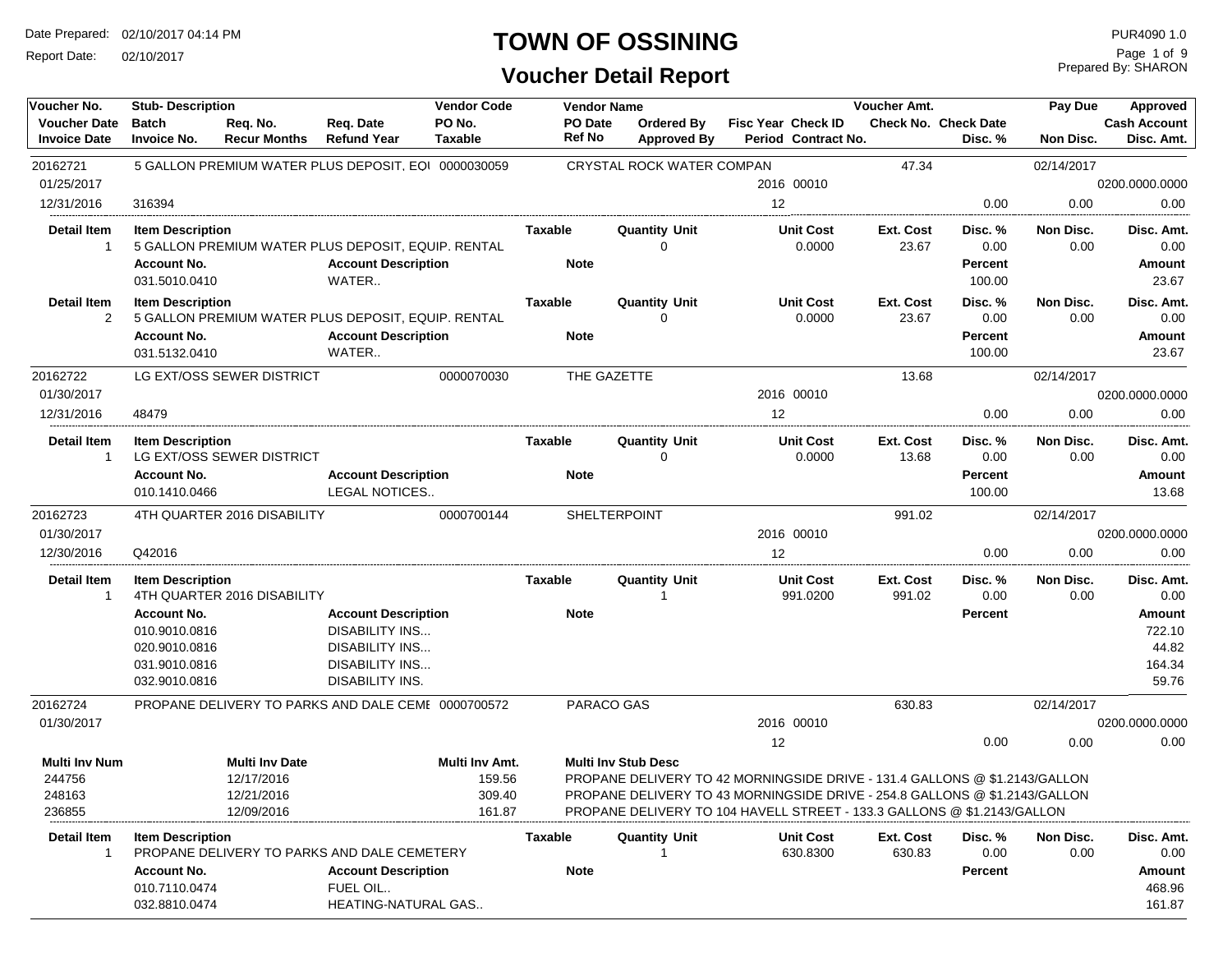Report Date: 02/10/2017

## **TOWN OF OSSINING**

| Voucher No.                                | <b>Stub-Description</b>                                               |                                 |                                                                             | <b>Vendor Code</b>       |                   | <b>Vendor Name</b>                                                  |    |                                                  | Voucher Amt.                |                          | Pay Due           | Approved                          |
|--------------------------------------------|-----------------------------------------------------------------------|---------------------------------|-----------------------------------------------------------------------------|--------------------------|-------------------|---------------------------------------------------------------------|----|--------------------------------------------------|-----------------------------|--------------------------|-------------------|-----------------------------------|
| <b>Voucher Date</b><br><b>Invoice Date</b> | <b>Batch</b><br><b>Invoice No.</b>                                    | Req. No.<br><b>Recur Months</b> | Req. Date<br><b>Refund Year</b>                                             | PO No.<br><b>Taxable</b> | PO Date<br>Ref No | <b>Ordered By</b><br><b>Approved By</b>                             |    | <b>Fisc Year Check ID</b><br>Period Contract No. | <b>Check No. Check Date</b> | Disc. %                  | Non Disc.         | <b>Cash Account</b><br>Disc. Amt. |
| 20162725                                   |                                                                       | SUPPLIES FOR SHINE HOUSE FLOOR  |                                                                             | 0000080076               |                   | HOME DEPOT CREDIT SERVICE                                           |    |                                                  | 633.42                      |                          | 02/14/2017        |                                   |
| 01/30/2017                                 |                                                                       |                                 |                                                                             |                          |                   |                                                                     |    | 2016 00010                                       |                             |                          |                   | 0200.0000.0000                    |
|                                            |                                                                       |                                 |                                                                             |                          |                   |                                                                     | 12 |                                                  |                             | 0.00                     | 0.00              | 0.00                              |
| <b>Multi Inv Num</b>                       |                                                                       | <b>Multi Inv Date</b>           |                                                                             | Multi Inv Amt.           |                   | <b>Multi Inv Stub Desc</b>                                          |    |                                                  |                             |                          |                   |                                   |
| 6014932                                    |                                                                       | 12/08/2016                      |                                                                             | 575.48                   |                   | SUPPLIES FOR SHINE HOUSE FLOOR                                      |    |                                                  |                             |                          |                   |                                   |
| 7024179                                    |                                                                       | 12/27/2016                      |                                                                             | 57.94                    |                   | SUPPLIES FOR SHINE HOUSE FLOOR                                      |    |                                                  |                             |                          |                   |                                   |
| <b>Detail Item</b><br>1                    | <b>Item Description</b>                                               | SUPPLIES FOR SHINE HOUSE FLOOR  |                                                                             |                          | Taxable           | <b>Quantity Unit</b><br>-1                                          |    | <b>Unit Cost</b><br>633.4200                     | Ext. Cost<br>633.42         | Disc. %<br>0.00          | Non Disc.<br>0.00 | Disc. Amt.<br>0.00                |
|                                            | <b>Account No.</b><br>037.7110.2183                                   |                                 | <b>Account Description</b><br>SHINEHOUSE RESTORATION                        |                          | <b>Note</b>       |                                                                     |    |                                                  |                             | <b>Percent</b><br>100.00 |                   | Amount<br>633.42                  |
| 20162726                                   |                                                                       | AT&T CHARGES, DECEMBER 2016     |                                                                             | 0000010006               | AT&T              |                                                                     |    |                                                  | 92.56                       |                          | 02/14/2017        |                                   |
| 01/30/2017                                 |                                                                       |                                 |                                                                             |                          |                   |                                                                     |    | 2016 00010                                       |                             |                          |                   | 0200.0000.0000                    |
| 12/01/2016                                 | 1165661679                                                            |                                 |                                                                             |                          |                   |                                                                     | 12 |                                                  |                             | 0.00                     | 0.00              | 0.00                              |
| <b>Detail Item</b><br>$\mathbf{1}$         | <b>Item Description</b>                                               | AT&T CHARGES, DECEMBER 2016     |                                                                             |                          | Taxable           | <b>Quantity Unit</b><br>-1                                          |    | Unit Cost<br>92.5600                             | Ext. Cost<br>92.56          | Disc. %<br>0.00          | Non Disc.<br>0.00 | Disc. Amt.<br>0.00                |
|                                            | <b>Account No.</b><br>010.1650.0438<br>020.3620.0406<br>031.5010.0406 |                                 | <b>Account Description</b><br>PHONE, WEB SERVICES<br>TELEPHONE<br>TELEPHONE |                          | <b>Note</b>       |                                                                     |    |                                                  |                             | <b>Percent</b>           |                   | Amount<br>63.46<br>14.55<br>14.55 |
| 20162727                                   |                                                                       | SUPPLIES FOR PARKS DEPARTMENT   |                                                                             | 0000130027               |                   | MELROSE LUMBER CO., INC.                                            |    |                                                  | 713.57                      |                          | 02/14/2017        |                                   |
| 01/31/2017                                 |                                                                       |                                 |                                                                             |                          |                   |                                                                     |    | 2016 00010                                       |                             |                          |                   | 0200.0000.0000                    |
|                                            |                                                                       |                                 |                                                                             |                          |                   |                                                                     | 12 |                                                  |                             | 0.00                     | 0.00              | 0.00                              |
| <b>Multi Inv Num</b>                       |                                                                       | <b>Multi Inv Date</b>           |                                                                             | Multi Inv Amt.           |                   | <b>Multi Inv Stub Desc</b>                                          |    |                                                  |                             |                          |                   |                                   |
| B38850                                     |                                                                       | 11/29/2016                      |                                                                             | 33.48                    |                   | <b>GLOVES AND WET/DRY CARTRIDGE FILTER</b>                          |    |                                                  |                             |                          |                   |                                   |
| A180206                                    |                                                                       | 11/30/2016                      |                                                                             | 5.59                     | <b>TOWELS</b>     |                                                                     |    |                                                  |                             |                          |                   |                                   |
| D233161                                    |                                                                       | 12/06/2016                      |                                                                             | 21.61                    |                   | PIPE AND COUPLING FOR PUMP IN WELL ROOM                             |    |                                                  |                             |                          |                   |                                   |
| A180543                                    |                                                                       | 12/06/2016                      |                                                                             | 9.58                     |                   | PIPE AND SUPPLIES FOR PUMP IN WELL ROOM                             |    |                                                  |                             |                          |                   |                                   |
| D232667                                    |                                                                       | 11/30/2016                      |                                                                             | 264.90                   |                   | CLEANERS AND OTHER SUPPLIES FOR SHINE HOUSE                         |    |                                                  |                             |                          |                   |                                   |
| A180603                                    |                                                                       | 12/07/2016                      |                                                                             | 90.45                    |                   | CONCRETE AND SEALANT TO REPAIR FRONT DOOR AT SHINE HOUSE            |    |                                                  |                             |                          |                   |                                   |
| D233959                                    |                                                                       | 12/15/2016                      |                                                                             | 65.40                    | <b>HOUSE</b>      | PAINT SUPPLIES FOR PAINTING HALLWAY CLOSET AND BOILER ROOM AT SHINE |    |                                                  |                             |                          |                   |                                   |
| A181195                                    |                                                                       | 12/16/2016                      |                                                                             | 108.07                   |                   | 3/4 FOR CLOSET PAINT FOR HALLWAY WALLS AT SHINE HOUSE               |    |                                                  |                             |                          |                   |                                   |
| D234250                                    |                                                                       | 12/20/2016                      |                                                                             | 82.55                    |                   | RESPIRATORY MASKS AND RUST PAINT FOR EXIT DOORS AT SHINE HOUSE      |    |                                                  |                             |                          |                   |                                   |
| B39878                                     |                                                                       | 12/21/2016                      |                                                                             | 31.94                    |                   | SUPPLIES FOR SHINE HOUSE                                            |    |                                                  |                             |                          |                   |                                   |
| Detail Item                                | <b>Item Description</b>                                               | SUPPLIES FOR PARKS DEPARTMENT   |                                                                             |                          | Taxable           | <b>Quantity Unit</b>                                                |    | <b>Unit Cost</b><br>713.5700                     | Ext. Cost<br>713.57         | Disc. %<br>0.00          | Non Disc.<br>0.00 | Disc. Amt.<br>0.00                |
|                                            | <b>Account No.</b>                                                    |                                 | <b>Account Description</b>                                                  |                          | <b>Note</b>       |                                                                     |    |                                                  |                             | Percent                  |                   | Amount                            |
|                                            | 010.7110.0419<br>037.7110.2183                                        |                                 | MAINT./REPAIR<br>SHINEHOUSE RESTORATION                                     |                          |                   |                                                                     |    |                                                  |                             |                          |                   | 70.26<br>643.31                   |
| 20162728                                   |                                                                       |                                 | FOR CONSULTING SERVICES TO THE TOWN OF 0000060020                           |                          |                   | FREDERICK P. CLARK ASSOCIATES                                       |    |                                                  | 758.50                      |                          | 02/14/2017        |                                   |
| 01/31/2017                                 |                                                                       |                                 |                                                                             |                          |                   |                                                                     |    | 2016 00010                                       |                             |                          |                   | 0200.0000.0000                    |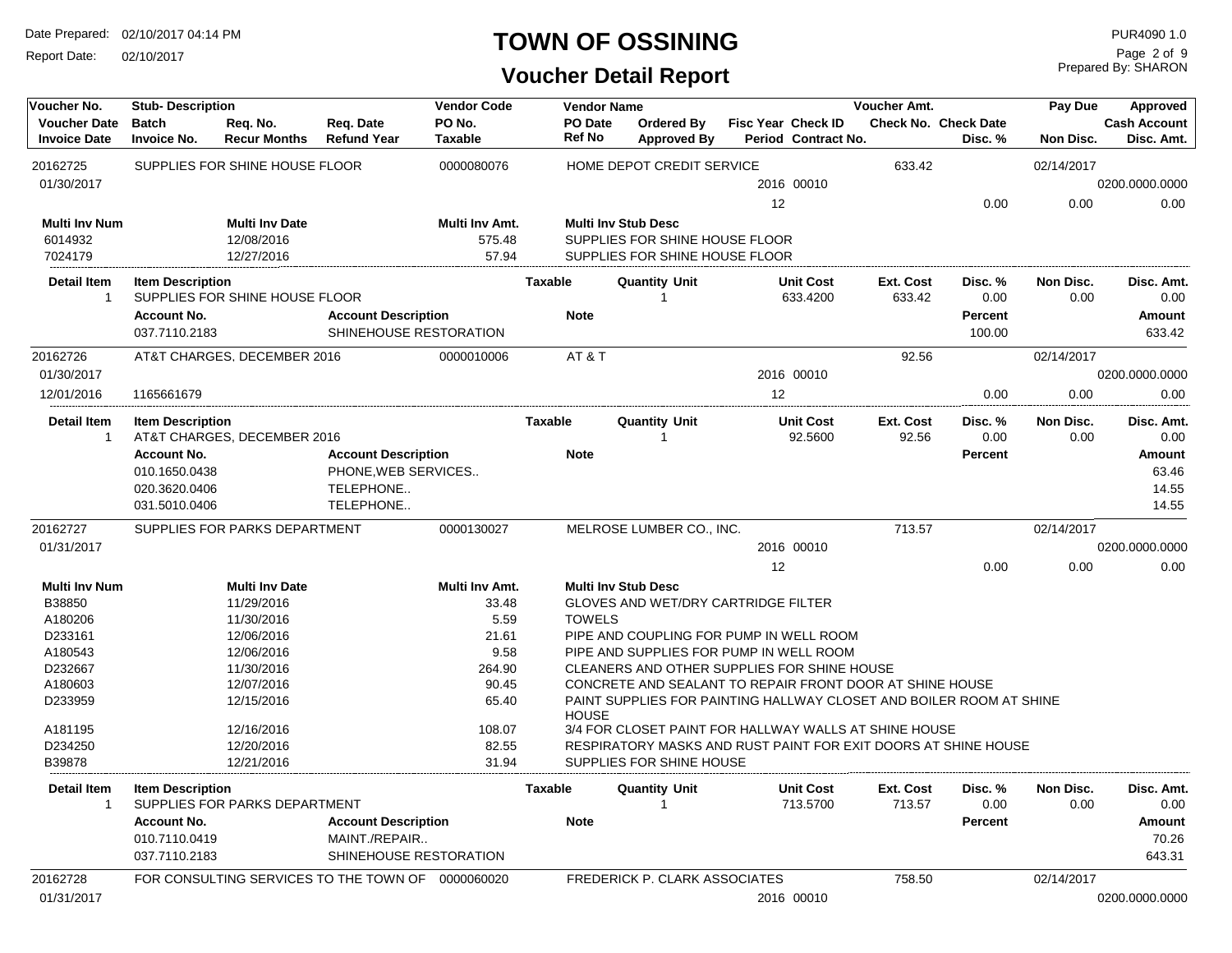Report Date: 02/10/2017

## **TOWN OF OSSINING**

**Voucher Detail Report**

Prepared By: SHARON Page 3 of 9

| Voucher No.                                | <b>Vendor Code</b><br>Voucher Amt.<br><b>Stub-Description</b><br><b>Vendor Name</b> |                                    |                                                                                                  |                          |                         |                          | Pay Due                                 | Approved                                         |                              |                                        |                   |                                        |
|--------------------------------------------|-------------------------------------------------------------------------------------|------------------------------------|--------------------------------------------------------------------------------------------------|--------------------------|-------------------------|--------------------------|-----------------------------------------|--------------------------------------------------|------------------------------|----------------------------------------|-------------------|----------------------------------------|
| <b>Voucher Date</b><br><b>Invoice Date</b> | <b>Batch</b><br><b>Invoice No.</b>                                                  | Req. No.<br><b>Recur Months</b>    | Req. Date<br><b>Refund Year</b>                                                                  | PO No.<br><b>Taxable</b> |                         | PO Date<br><b>Ref No</b> | <b>Ordered By</b><br><b>Approved By</b> | <b>Fisc Year Check ID</b><br>Period Contract No. |                              | <b>Check No. Check Date</b><br>Disc. % | Non Disc.         | <b>Cash Account</b><br>Disc. Amt.      |
| 20162728<br>01/19/2017                     | 4853                                                                                |                                    | FOR CONSULTING SERVICES TO THE TOWN OF                                                           | 0000060020<br>M          |                         |                          | FREDERICK P. CLARK ASSOCIATES           | $12 \overline{ }$                                |                              | 0.00                                   | 0.00              | 0.00                                   |
| <b>Detail Item</b><br>$\overline{1}$       | <b>Item Description</b><br><b>CONTINUING</b>                                        |                                    | FOR CONSULTING SERVICES TO THE TOWN OF OSSINING<br>TOWN BOARD FOR THE MONTH OF DECEMBER 2016 RE: |                          | <b>Taxable</b><br>M     |                          | <b>Quantity Unit</b><br>$\mathbf{1}$    | <b>Unit Cost</b><br>758.5000                     | Ext. Cost<br>758.50          | Disc. %<br>0.00                        | Non Disc.<br>0.00 | Disc. Amt.<br>0.00                     |
|                                            | <b>Account No.</b><br>020.1989.0413                                                 |                                    | <b>Account Description</b><br>CONSULTANT/CONTRACTUAL<br><b>EXPENSES</b>                          |                          |                         | <b>Note</b>              |                                         |                                                  |                              | <b>Percent</b><br>100.00               |                   | Amount<br>758.50                       |
| 20162729                                   |                                                                                     |                                    | FOR CONSULTING SERVICES TO THE TOWN OF 0000060020                                                |                          |                         |                          | FREDERICK P. CLARK ASSOCIATES           |                                                  | 5,883.50                     |                                        | 02/14/2017        |                                        |
| 01/31/2017                                 |                                                                                     |                                    |                                                                                                  |                          |                         |                          |                                         | 2016 00010                                       |                              |                                        |                   | 0200.0000.0000                         |
| 01/19/2017                                 | 4852                                                                                |                                    |                                                                                                  | M                        |                         |                          |                                         | 12                                               |                              | 0.00                                   | 0.00              | 0.00                                   |
| <b>Detail Item</b><br>-1                   | <b>Item Description</b>                                                             | PLANNING AND ZONING STUDY, PHASE 2 | FOR CONSULTING SERVICES TO THE TOWN OF OSSINING<br>TOWN BOARD FOR THE MONTH OF DECEMBER 2016 RE: |                          | <b>Taxable</b><br>M     |                          | <b>Quantity Unit</b><br>$\mathbf{1}$    | <b>Unit Cost</b><br>5,883.5000                   | <b>Ext. Cost</b><br>5,883.50 | Disc. %<br>0.00                        | Non Disc.<br>0.00 | Disc. Amt.<br>0.00                     |
|                                            | <b>Account No.</b><br>020.1989.0413                                                 |                                    | <b>Account Description</b><br>CONSULTANT/CONTRACTUAL<br><b>EXPENSES</b>                          |                          |                         | <b>Note</b>              |                                         |                                                  |                              | Percent<br>100.00                      |                   | Amount<br>5,883.50                     |
| 20162730                                   |                                                                                     |                                    | MATTERS COVERED BY RETAINER, DECEMBER : 0000020103                                               |                          |                         |                          | BOND, SCHOENECK& KING, PLLC             |                                                  | 2,000.00                     |                                        | 02/14/2017        |                                        |
| 01/31/2017                                 |                                                                                     |                                    |                                                                                                  |                          |                         |                          |                                         | 2016 00010                                       |                              |                                        |                   | 0200.0000.0000                         |
| 01/17/2017                                 | 19675992                                                                            |                                    |                                                                                                  | A                        |                         |                          |                                         | 12                                               |                              | 0.00                                   | 0.00              | 0.00                                   |
| <b>Detail Item</b><br>$\overline{1}$       | <b>Item Description</b>                                                             |                                    | MATTERS COVERED BY RETAINER, DECEMBER 2016                                                       |                          | Taxable<br>A            |                          | <b>Quantity Unit</b>                    | <b>Unit Cost</b><br>2,000.0000                   | Ext. Cost<br>2,000.00        | Disc. %<br>0.00                        | Non Disc.<br>0.00 | Disc. Amt.<br>0.00                     |
|                                            | <b>Account No.</b><br>010.1420.0425<br>020.1930.0425<br>031.5010.0425               |                                    | <b>Account Description</b><br>LABOR COUNSEL<br>LABOR COUNSEL<br>LABOR COUNSEL                    |                          |                         | <b>Note</b>              |                                         |                                                  |                              | Percent<br>65.00<br>5.00<br>30.00      |                   | Amount<br>1,300.00<br>100.00<br>600.00 |
| 20162731                                   |                                                                                     |                                    | HOURLY MATTERS OUTSIDE OF RETAINER, DEC 0000020103                                               |                          |                         |                          | BOND, SCHOENECK& KING, PLLC             |                                                  | 4.855.50                     |                                        | 02/14/2017        |                                        |
| 01/31/2017                                 |                                                                                     |                                    |                                                                                                  |                          |                         |                          |                                         | 2016 00010                                       |                              |                                        |                   | 0200.0000.0000                         |
| 01/17/2017                                 | 19675984                                                                            |                                    |                                                                                                  | A                        |                         |                          |                                         | 12                                               |                              | 0.00                                   | 0.00              | 0.00                                   |
| <b>Detail Item</b><br>-1                   | <b>Item Description</b><br><b>Account No.</b>                                       |                                    | HOURLY MATTERS OUTSIDE OF RETAINER, DECEMBER 2016<br><b>Account Description</b>                  |                          | Taxable<br>$\mathsf{A}$ | <b>Note</b>              | <b>Quantity Unit</b><br>$\overline{1}$  | <b>Unit Cost</b><br>4,855.5000                   | Ext. Cost<br>4,855.50        | Disc. %<br>0.00<br><b>Percent</b>      | Non Disc.<br>0.00 | Disc. Amt.<br>0.00<br>Amount           |
|                                            | 010.1420.0425                                                                       |                                    | LABOR COUNSEL                                                                                    |                          |                         |                          |                                         |                                                  |                              | 65.00                                  |                   | 3,156.08                               |
|                                            | 020.1930.0425<br>031.5010.0425                                                      |                                    | LABOR COUNSEL<br>LABOR COUNSEL                                                                   |                          |                         |                          |                                         |                                                  |                              | 5.00                                   |                   | 242.78<br>1,456.64                     |
| 20162732                                   |                                                                                     | VERIZON WIRELESS. 11/24-12/23      |                                                                                                  | 0000220156               |                         | <b>VERIZON</b>           |                                         |                                                  | 887.75                       |                                        | 02/14/2017        |                                        |
| 01/31/2017                                 |                                                                                     |                                    |                                                                                                  |                          |                         |                          |                                         | 2016 00010                                       |                              |                                        |                   | 0200.0000.0000                         |
| 12/23/2016                                 | 9777614332                                                                          |                                    |                                                                                                  |                          |                         |                          |                                         | 12                                               |                              | 0.00                                   | 0.00              | 0.00                                   |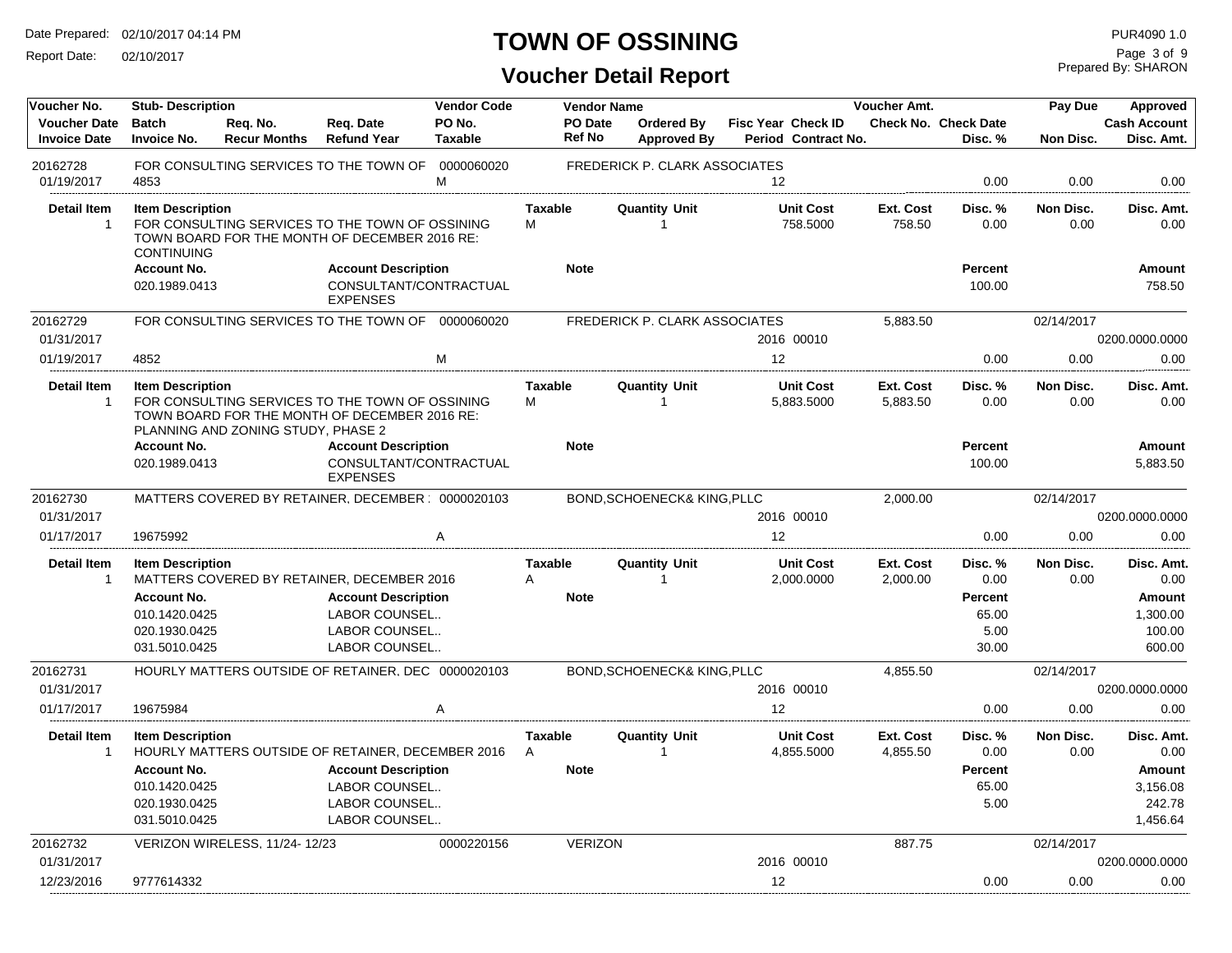Report Date: 02/10/2017

## **TOWN OF OSSINING**

## **Voucher Detail Report**

Prepared By: SHARON Page 4 of 9

| Voucher No.                        | <b>Stub-Description</b>                     |                               |                                                                                                  | <b>Vendor Code</b> |                | Voucher Amt.<br><b>Vendor Name</b> |                                                              |                                                       |                       |                          | Pay Due           | Approved            |
|------------------------------------|---------------------------------------------|-------------------------------|--------------------------------------------------------------------------------------------------|--------------------|----------------|------------------------------------|--------------------------------------------------------------|-------------------------------------------------------|-----------------------|--------------------------|-------------------|---------------------|
| <b>Voucher Date</b>                | <b>Batch</b>                                | Req. No.                      | Req. Date                                                                                        | PO No.             |                | PO Date                            | <b>Ordered By</b>                                            | <b>Fisc Year Check ID</b>                             |                       | Check No. Check Date     |                   | <b>Cash Account</b> |
| <b>Invoice Date</b>                | <b>Invoice No.</b>                          | <b>Recur Months</b>           | <b>Refund Year</b>                                                                               | <b>Taxable</b>     |                | <b>Ref No</b>                      | <b>Approved By</b>                                           | Period Contract No.                                   |                       | Disc. %                  | Non Disc.         | Disc. Amt.          |
| 20162732                           |                                             | VERIZON WIRELESS, 11/24-12/23 |                                                                                                  | 0000220156         |                | <b>VERIZON</b>                     |                                                              |                                                       |                       |                          |                   |                     |
| <b>Detail Item</b><br>$\mathbf{1}$ | <b>Item Description</b>                     |                               |                                                                                                  |                    | <b>Taxable</b> |                                    | <b>Quantity Unit</b><br>-1                                   | <b>Unit Cost</b><br>887.7500                          | Ext. Cost<br>887.75   | Disc. %                  | Non Disc.<br>0.00 | Disc. Amt.<br>0.00  |
|                                    | <b>Account No.</b>                          | VERIZON WIRELESS, 11/24-12/23 | <b>Account Description</b>                                                                       |                    | <b>Note</b>    |                                    |                                                              |                                                       |                       | 0.00<br><b>Percent</b>   |                   | Amount              |
|                                    | 031.5110.0406                               |                               | <b>TELEPHONE</b>                                                                                 |                    |                |                                    |                                                              |                                                       |                       |                          |                   | 393.18              |
|                                    | 010.7110.0406                               |                               | TELEPHONE                                                                                        |                    |                |                                    |                                                              |                                                       |                       |                          |                   | 194.18              |
|                                    | 010.6772.0406                               |                               | TELEPHONE                                                                                        |                    |                |                                    |                                                              |                                                       |                       |                          |                   | 120.16              |
|                                    | 032.8810.0406                               |                               | TELEPHONE                                                                                        |                    |                |                                    |                                                              |                                                       |                       |                          |                   | 180.23              |
| 20162733                           |                                             |                               | MONTHLY MAINTENANCE OF ALL LIFT STATIONS 0000010019                                              |                    |                |                                    | ALL-MAKES PUMP & MOTOR REPAIR                                |                                                       | 2,500.00              |                          | 02/14/2017        |                     |
| 02/01/2017                         |                                             |                               |                                                                                                  |                    |                |                                    |                                                              | 2016 00010                                            |                       |                          |                   | 0200.0000.0000      |
| 01/09/2017                         | 5083                                        |                               |                                                                                                  | M                  |                |                                    |                                                              | 12                                                    |                       | 0.00                     | 0.00              | 0.00                |
| <b>Detail Item</b>                 | <b>Item Description</b>                     |                               |                                                                                                  |                    | Taxable        |                                    | <b>Quantity Unit</b>                                         | <b>Unit Cost</b>                                      | <b>Ext. Cost</b>      | Disc. %                  | Non Disc.         | Disc. Amt.          |
| $\mathbf 1$                        |                                             | FOXHILL, NORTH STATE RD.      | MONTHLY MAINTENANCE OF ALL LIFT STATIONS<br>PERFORMED 12/28/2016-FAWN CT, WHITE TAIL CIR,        |                    | M              |                                    | $\Omega$                                                     | 0.0000                                                | 1,120.46              | 0.00                     | 0.00              | 0.00                |
|                                    | <b>Account No.</b><br>045.8120.0419         |                               | <b>Account Description</b><br>MAINT./REPAIR                                                      |                    | <b>Note</b>    |                                    |                                                              |                                                       |                       | <b>Percent</b><br>100.00 |                   | Amount<br>1,120.46  |
| <b>Detail Item</b>                 | <b>Item Description</b>                     |                               |                                                                                                  |                    | <b>Taxable</b> |                                    | <b>Quantity Unit</b>                                         | <b>Unit Cost</b>                                      | <b>Ext. Cost</b>      | Disc. %                  | Non Disc.         | Disc. Amt.          |
| $\overline{2}$                     |                                             |                               | MONTHLY MAINTENANCE OF ALL LIFT STATIONS                                                         |                    | M              |                                    | $\Omega$                                                     | 0.0000                                                | 879.54                | 0.00                     | 0.00              | 0.00                |
|                                    | <b>Account No.</b>                          |                               | PERFORMED 12/28/2016 - PARKER BALE, S-TURN, MYSTIC PT.<br><b>Account Description</b>             |                    | <b>Note</b>    |                                    |                                                              |                                                       |                       | <b>Percent</b>           |                   | <b>Amount</b>       |
|                                    | 045.8120.0419                               |                               | MAINT./REPAIR                                                                                    |                    |                |                                    |                                                              |                                                       |                       | 100.00                   |                   | 879.54              |
| <b>Detail Item</b>                 | <b>Item Description</b>                     |                               |                                                                                                  |                    | <b>Taxable</b> |                                    | <b>Quantity Unit</b>                                         | <b>Unit Cost</b>                                      | Ext. Cost             | Disc. %                  | Non Disc.         | Disc. Amt.          |
| 3                                  |                                             |                               | MONTHLY MAINTENANCE OF ALL LIFT STATIONS<br>PERFORMED 12/28/2016 - OBCC, CEDAR LANE PARK         |                    | м              |                                    | $\Omega$                                                     | 0.0000                                                | 500.00                | 0.00                     | 0.00              | 0.00                |
|                                    | <b>Account No.</b>                          |                               | <b>Account Description</b>                                                                       |                    | <b>Note</b>    |                                    |                                                              |                                                       |                       | <b>Percent</b>           |                   | Amount              |
|                                    | 010.7112.0419                               |                               | MAINT./REPAIR                                                                                    |                    |                |                                    |                                                              |                                                       |                       | 100.00                   |                   | 500.00              |
| 20162734                           |                                             |                               | IMA AGREEMENT WITH THE COUNTY OF WESTC 0000230011                                                |                    |                |                                    | WESTCHESTER COUNTY DEPARTMENT<br>OF ENVIRONMENTAL FACILITIES |                                                       | 4,731.56              |                          | 02/14/2017        |                     |
| 02/01/2017                         |                                             |                               |                                                                                                  |                    |                |                                    |                                                              | 2016 00010                                            |                       |                          |                   | 0200.0000.0000      |
| 01/05/2017                         | 003-011540                                  |                               |                                                                                                  |                    |                |                                    |                                                              | 12                                                    |                       | 0.00                     | 0.00              | 0.00                |
| <b>Detail Item</b><br>$\mathbf 1$  | <b>Item Description</b><br>INCL. COMMINGLES |                               | IMA AGREEMENT WITH THE COUNTY OF WESTCHESTER<br>FOR SOLID WASTE FOR THE MONTH OF DEC. 1-31, 2016 |                    | Taxable        |                                    | <b>Quantity Unit</b><br>$\Omega$                             | <b>Unit Cost</b><br>0.0000                            | Ext. Cost<br>4,731.56 | Disc. %<br>0.00          | Non Disc.<br>0.00 | Disc. Amt.<br>0.00  |
|                                    | <b>Account No.</b><br>065.8160.0471         |                               | <b>Account Description</b><br><b>REFUSE CTY OF WEST</b>                                          |                    | <b>Note</b>    |                                    |                                                              |                                                       |                       | <b>Percent</b><br>100.00 |                   | Amount<br>4,731.56  |
| 20162735                           |                                             |                               | PRINTING DELINQUENT NOTICES FOR 1/2 HALF ( 0000701298                                            |                    |                |                                    | NEXXLINX CORPORATION                                         |                                                       | 1,367.28              |                          | 02/14/2017        |                     |
| 02/01/2017                         |                                             |                               |                                                                                                  |                    |                |                                    |                                                              | 2016 00010                                            |                       |                          |                   | 0200.0000.0000      |
|                                    |                                             |                               |                                                                                                  | M                  |                |                                    |                                                              | 12                                                    |                       | 0.00                     | 0.00              | 0.00                |
| <b>Multi Inv Num</b>               |                                             | <b>Multi Inv Date</b>         |                                                                                                  | Multi Inv Amt.     |                |                                    | <b>Multi Inv Stub Desc</b>                                   |                                                       |                       |                          |                   |                     |
| 10274                              |                                             | 10/31/2016                    |                                                                                                  | 1,312.31           |                |                                    |                                                              | PRINTING DELINQUENT NOTICES FOR 1/2 HALF SCHOOL TAXES |                       |                          |                   |                     |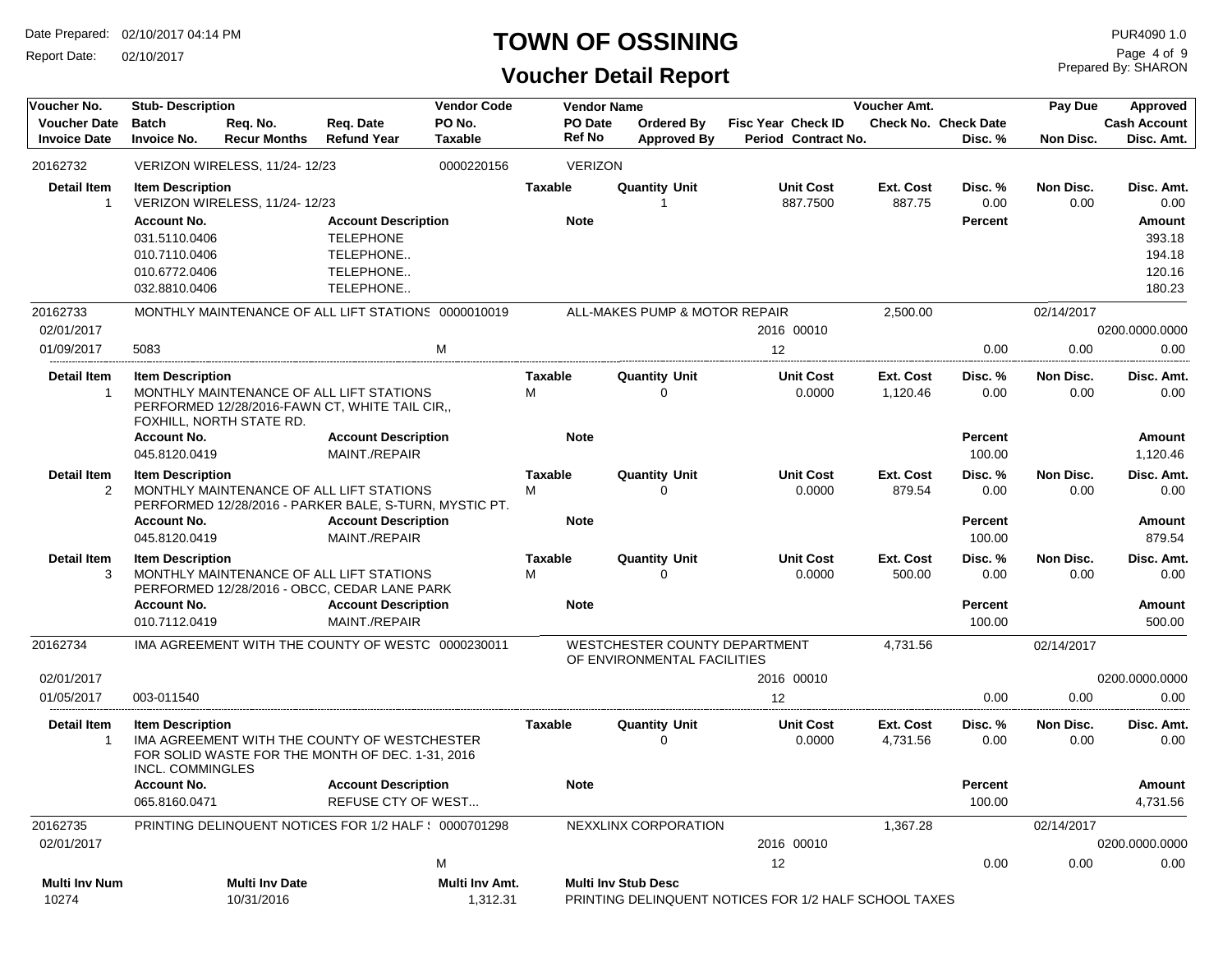Report Date: 02/10/2017

## **TOWN OF OSSINING**

Prepared By: SHARON Page 5 of 9

| Voucher No.                                | <b>Stub-Description</b>                    |                                     |                                                                                                       | <b>Vendor Code</b>       |                | <b>Vendor Name</b>              |                                                                                                             |    |                                           | Voucher Amt.          |                                 | Pay Due           | Approved                          |
|--------------------------------------------|--------------------------------------------|-------------------------------------|-------------------------------------------------------------------------------------------------------|--------------------------|----------------|---------------------------------|-------------------------------------------------------------------------------------------------------------|----|-------------------------------------------|-----------------------|---------------------------------|-------------------|-----------------------------------|
| <b>Voucher Date</b><br><b>Invoice Date</b> | <b>Batch</b><br><b>Invoice No.</b>         | Req. No.<br><b>Recur Months</b>     | Req. Date<br><b>Refund Year</b>                                                                       | PO No.<br><b>Taxable</b> |                | <b>PO Date</b><br><b>Ref No</b> | <b>Ordered By</b><br><b>Approved By</b>                                                                     |    | Fisc Year Check ID<br>Period Contract No. |                       | Check No. Check Date<br>Disc. % | Non Disc.         | <b>Cash Account</b><br>Disc. Amt. |
| 20162735<br><b>Multi Inv Num</b><br>10275  |                                            | <b>Multi Inv Date</b><br>11/30/2016 | PRINTING DELINQUENT NOTICES FOR 1/2 HALF ( 0000701298                                                 | Multi Inv Amt.<br>54.97  |                |                                 | NEXXLINX CORPORATION<br><b>Multi Inv Stub Desc</b><br>PRINTING DELINQUENT NOTICES FOR 1/2 HALF SCHOOL TAXES |    |                                           |                       |                                 |                   |                                   |
| <b>Detail Item</b>                         | <b>Item Description</b>                    |                                     |                                                                                                       |                          | Taxable        |                                 | <b>Quantity Unit</b>                                                                                        |    | <b>Unit Cost</b>                          | Ext. Cost             | Disc. %                         | Non Disc.         | Disc. Amt.                        |
| $\mathbf{1}$                               | <b>TAXES</b>                               |                                     | PRINTING DELINQUENT NOTICES FOR 1/2 HALF SCHOOL                                                       |                          | М              |                                 |                                                                                                             |    | 1,367.2800                                | 1,367.28              | 0.00                            | 0.00              | 0.00                              |
|                                            | <b>Account No.</b><br>010.1330.0402        |                                     | <b>Account Description</b><br>PRINTING                                                                |                          |                | <b>Note</b>                     |                                                                                                             |    |                                           |                       | <b>Percent</b><br>100.00        |                   | Amount<br>1,367.28                |
| 20162736                                   |                                            |                                     | POLICE LIFE INSURANCE, SEPTEMBER- DECEME 0000010009                                                   |                          |                |                                 | ABACAR SERVICES, LLC                                                                                        |    |                                           | 640.80                |                                 | 02/14/2017        |                                   |
| 02/01/2017                                 |                                            |                                     |                                                                                                       |                          |                |                                 |                                                                                                             |    | 2016 00010                                |                       |                                 |                   | 0200.0000.0000                    |
|                                            |                                            |                                     |                                                                                                       |                          |                |                                 |                                                                                                             | 12 |                                           |                       | 0.00                            | 0.00              | 0.00                              |
| <b>Multi Inv Num</b>                       |                                            | <b>Multi Inv Date</b>               |                                                                                                       | Multi Inv Amt.           |                |                                 | <b>Multi Inv Stub Desc</b>                                                                                  |    |                                           |                       |                                 |                   |                                   |
| 7216                                       |                                            | 10/01/2016                          |                                                                                                       | 160.20                   |                | OCTOBER 2016                    |                                                                                                             |    |                                           |                       |                                 |                   |                                   |
| 7485                                       |                                            | 11/01/2016                          |                                                                                                       | 160.20                   |                | NOVEMBER 2016                   |                                                                                                             |    |                                           |                       |                                 |                   |                                   |
| 7543                                       |                                            | 12/01/2016                          |                                                                                                       | 160.20                   |                | DECEMBER 2016                   |                                                                                                             |    |                                           |                       |                                 |                   |                                   |
| 7154                                       |                                            | 09/01/2016                          |                                                                                                       | 160.20                   |                |                                 | SEPTEMBER 2016                                                                                              |    |                                           |                       |                                 |                   |                                   |
| Detail Item<br>$\mathbf{1}$                | <b>Item Description</b>                    |                                     | POLICE LIFE INSURANCE, SEPTEMBER- DECEMBER 2016                                                       |                          | Taxable        |                                 | <b>Quantity Unit</b><br>-1                                                                                  |    | <b>Unit Cost</b><br>640.8000              | Ext. Cost<br>640.80   | Disc. %<br>0.00                 | Non Disc.<br>0.00 | Disc. Amt.<br>0.00                |
|                                            | <b>Account No.</b>                         |                                     | <b>Account Description</b>                                                                            |                          |                | <b>Note</b>                     |                                                                                                             |    |                                           |                       | <b>Percent</b>                  |                   | Amount                            |
|                                            | 020.9010.0814                              |                                     | LIFE/DENTAL/VISION                                                                                    |                          |                |                                 |                                                                                                             |    |                                           |                       | 100.00                          |                   | 640.80                            |
| 20162737                                   |                                            |                                     | TAX CERTIORARI REFUND HOYE TEXTILE CORP  0000700311                                                   |                          |                |                                 | JOSEPH E. ST. ONGE, ESQ.                                                                                    |    |                                           | 3,335.97              |                                 | 02/14/2017        |                                   |
| 02/02/2017                                 |                                            |                                     |                                                                                                       |                          |                |                                 |                                                                                                             |    | 2016 00010                                |                       | 97992 02/02/2017                |                   | 0200.0000.0000                    |
|                                            |                                            |                                     |                                                                                                       |                          |                |                                 |                                                                                                             | 12 |                                           |                       | 0.00                            | 0.00              | 0.00                              |
| Prepaid                                    |                                            |                                     |                                                                                                       |                          |                |                                 |                                                                                                             |    |                                           |                       |                                 |                   |                                   |
| <b>Multi Inv Num</b>                       |                                            | <b>Multi Inv Date</b>               |                                                                                                       | Multi Inv Amt.           |                |                                 | <b>Multi Inv Stub Desc</b>                                                                                  |    |                                           |                       |                                 |                   |                                   |
| 2010                                       |                                            | 01/01/2010                          |                                                                                                       | 418.10                   |                |                                 | TAX CERTIORARI REFUND 325 N HIGHLAND AVE. 89.06-1-11, TAX YEAR 2010                                         |    |                                           |                       |                                 |                   |                                   |
| 2011                                       |                                            | 01/01/2011                          |                                                                                                       | 540.69                   |                |                                 | TAX CERTIORARI REFUND 325 N HIGHLAND AVE. 89.06-1-11, TAX YEAR 2011                                         |    |                                           |                       |                                 |                   |                                   |
| 2012                                       |                                            | 01/01/2012                          |                                                                                                       | 505.58                   |                |                                 | TAX CERTIORARI REFUND 325 N HIGHLAND AVE. 89.06-1-11, TAX YEAR 2012                                         |    |                                           |                       |                                 |                   |                                   |
| 2013                                       |                                            | 01/01/2013                          |                                                                                                       | 487.29                   |                |                                 | TAX CERTIORARI REFUND 325 N HIGHLAND AVE. 89.06-1-11, TAX YEAR 2013                                         |    |                                           |                       |                                 |                   |                                   |
| 2014                                       |                                            | 01/01/2014                          |                                                                                                       | 476.11                   |                |                                 | TAX CERTIORARI REFUND 325 N HIGHLAND AVE. 89.06-1-11, TAX YEAR 2014                                         |    |                                           |                       |                                 |                   |                                   |
| 2015                                       |                                            | 01/01/2015                          |                                                                                                       | 454.64                   |                |                                 | TAX CERTIORARI REFUND 325 N HIGHLAND AVE. 89.06-1-11, TAX YEAR 2015                                         |    |                                           |                       |                                 |                   |                                   |
| 2016                                       |                                            | 01/01/2016                          |                                                                                                       | 453.56                   |                |                                 | TAX CERTIORARI REFUND 325 N HIGHLAND AVE. 89.06-1-11, TAX YEAR 2016                                         |    |                                           |                       |                                 |                   |                                   |
| <b>Detail Item</b><br>1                    | <b>Item Description</b><br>YEARS 2010-2016 |                                     | TAX CERTIORARI REFUND HOYE TEXTILE CORP., 325 NORTH<br>HIGHLAND AVENUE., 325 NORTH HIGHLAND AVE.; TAX |                          | <b>Taxable</b> |                                 | <b>Quantity Unit</b><br>0                                                                                   |    | <b>Unit Cost</b><br>0.0000                | Ext. Cost<br>3,335.97 | Disc. %<br>0.00                 | Non Disc.<br>0.00 | Disc. Amt.<br>0.00                |
|                                            | <b>Account No.</b>                         |                                     | <b>Account Description</b>                                                                            |                          |                | <b>Note</b>                     |                                                                                                             |    |                                           |                       | <b>Percent</b>                  |                   | Amount                            |
|                                            | 010.1930.0438                              |                                     | <b>JUDGEMENTS AND CLAIMS</b>                                                                          |                          |                |                                 |                                                                                                             |    |                                           |                       |                                 |                   | 2,233.30                          |
|                                            | 010.0010.1001                              |                                     | REAL PROPERTY TAXES                                                                                   |                          |                |                                 |                                                                                                             |    |                                           |                       |                                 |                   | 349.68                            |
|                                            | 066.1930.0438                              |                                     | JUDGEMENTS AND CLAIMS                                                                                 |                          |                |                                 |                                                                                                             |    |                                           |                       |                                 |                   | 649.11                            |
|                                            | 066.0066.1001                              |                                     | REAL PROPERTY TAXES                                                                                   |                          |                |                                 |                                                                                                             |    |                                           |                       |                                 |                   | 103.88                            |
| 20162747                                   |                                            |                                     | LEAVITT LEGAL-WORK ON DONNELLY DEFENSE 0000701460                                                     |                          |                |                                 | LEAVITT LEGAL, PLLC                                                                                         |    |                                           | 760.00                |                                 | 02/14/2017        |                                   |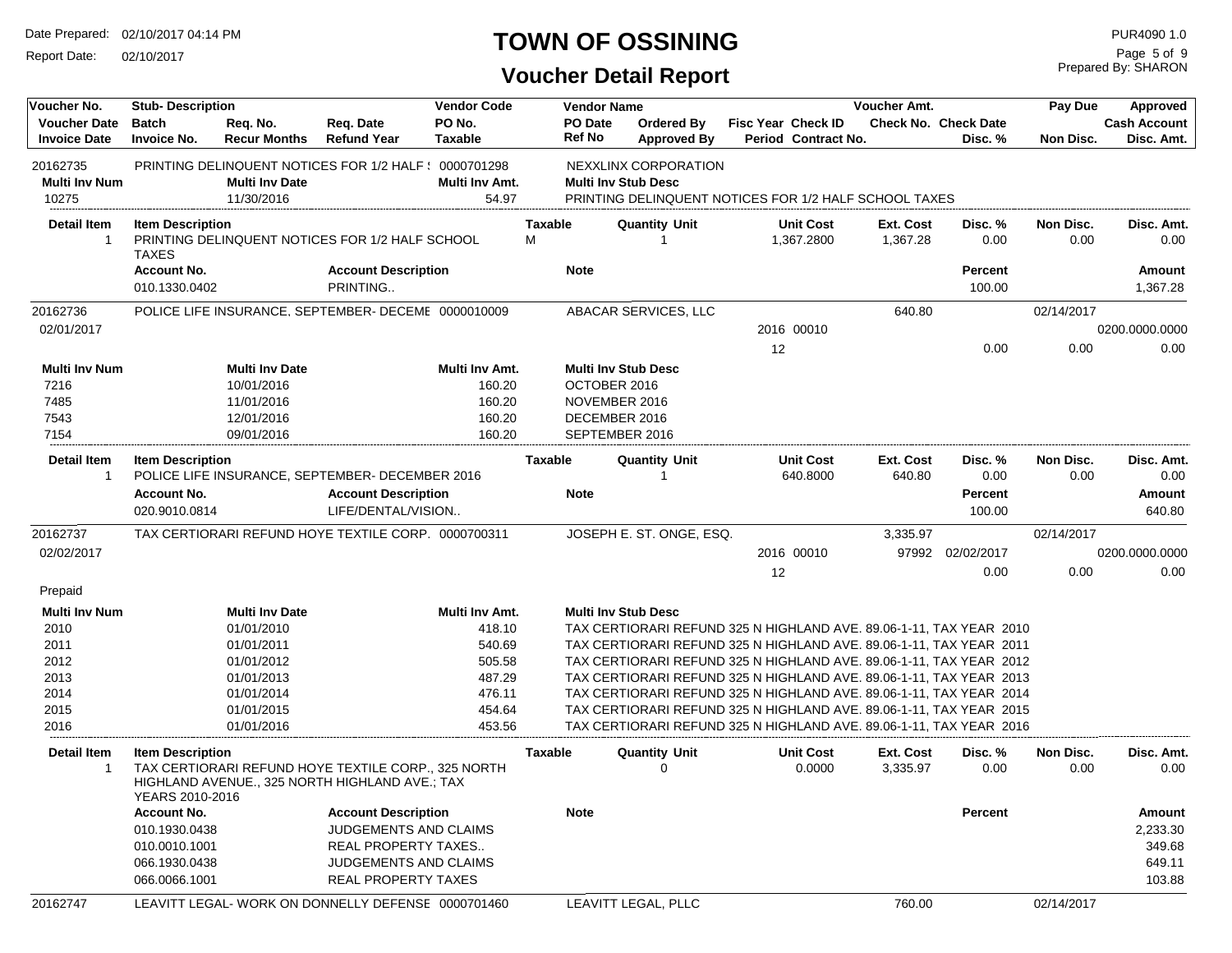Report Date: 02/10/2017

### **TOWN OF OSSINING**

| Voucher No.                                | <b>Stub-Description</b>                   |                                   |                                                                                                                                                    | <b>Vendor Code</b>       |                                | <b>Vendor Name</b>               |                                                                 | Voucher Amt.        |                                 | Pay Due           | Approved                          |
|--------------------------------------------|-------------------------------------------|-----------------------------------|----------------------------------------------------------------------------------------------------------------------------------------------------|--------------------------|--------------------------------|----------------------------------|-----------------------------------------------------------------|---------------------|---------------------------------|-------------------|-----------------------------------|
| <b>Voucher Date</b><br><b>Invoice Date</b> | <b>Batch</b><br><b>Invoice No.</b>        | Req. No.<br><b>Recur Months</b>   | Req. Date<br><b>Refund Year</b>                                                                                                                    | PO No.<br><b>Taxable</b> | PO Date<br><b>Ref No</b>       | Ordered By<br><b>Approved By</b> | Fisc Year Check ID<br>Period Contract No.                       |                     | Check No. Check Date<br>Disc. % | Non Disc.         | <b>Cash Account</b><br>Disc. Amt. |
|                                            |                                           |                                   |                                                                                                                                                    |                          |                                |                                  |                                                                 |                     |                                 |                   |                                   |
| 20162747                                   |                                           |                                   | LEAVITT LEGAL- WORK ON DONNELLY DEFENSE 0000701460                                                                                                 |                          |                                | LEAVITT LEGAL, PLLC              |                                                                 |                     |                                 |                   |                                   |
| 02/10/2017                                 |                                           |                                   |                                                                                                                                                    |                          |                                |                                  | 2016 00010                                                      |                     |                                 |                   | 0200.0000.0000                    |
| 01/09/2017                                 | 01092017                                  |                                   |                                                                                                                                                    | A                        |                                |                                  | 12                                                              |                     | 0.00                            | 0.00              | 0.00                              |
| <b>Detail Item</b><br>-1                   | <b>Item Description</b>                   | NOVEMBER & DECEMBER 2016          | LEAVITT LEGAL-WORK ON DONNELLY DEFENSE FOR DCMC.                                                                                                   |                          | <b>Taxable</b><br>$\mathsf{A}$ | <b>Quantity Unit</b><br>1        | <b>Unit Cost</b><br>760.0000                                    | Ext. Cost<br>760.00 | Disc.%<br>0.00                  | Non Disc.<br>0.00 | Disc. Amt.<br>0.00                |
|                                            | <b>Account No.</b>                        |                                   | <b>Account Description</b>                                                                                                                         |                          | <b>Note</b>                    |                                  |                                                                 |                     | Percent                         |                   | <b>Amount</b>                     |
|                                            | 032.8810.0492                             |                                   | CONTRACTUAL/MISC                                                                                                                                   |                          |                                |                                  |                                                                 |                     | 100.00                          |                   | 760.00                            |
| 20162748<br>02/10/2017                     |                                           | PEARL HARBOR WREATH (TOWN HALF)   |                                                                                                                                                    | 0000180100               |                                | <b>RUBRUMS FLORIST</b>           | 2016 00010                                                      | 50.00               |                                 | 02/14/2017        | 0200.0000.0000                    |
| 01/31/2017                                 | 770                                       |                                   |                                                                                                                                                    | M                        |                                |                                  | 12                                                              |                     | 0.00                            | 0.00              | 0.00                              |
| <b>Detail Item</b><br>$\mathbf{1}$         | <b>Item Description</b>                   | PEARL HARBOR WREATH (TOWN HALF)   |                                                                                                                                                    |                          | Taxable<br>м                   | <b>Quantity Unit</b><br>1        | <b>Unit Cost</b><br>50.0000                                     | Ext. Cost<br>50.00  | Disc. %<br>0.00                 | Non Disc.<br>0.00 | Disc. Amt.<br>0.00                |
|                                            | <b>Account No.</b><br>010.6510.0438       |                                   | <b>Account Description</b><br>SUPPLIES AND SERVICES                                                                                                |                          | <b>Note</b>                    |                                  |                                                                 |                     | Percent<br>100.00               |                   | Amount<br>50.00                   |
| 20162749                                   |                                           |                                   | FOR CONSULTING SERVICES TO THE TOWN OF 0000060020                                                                                                  |                          |                                | FREDERICK P. CLARK ASSOCIATES    |                                                                 | 902.00              |                                 | 02/14/2017        |                                   |
| 02/10/2017                                 |                                           |                                   |                                                                                                                                                    |                          |                                |                                  | 2016 00010                                                      | <b>HELD</b>         |                                 |                   | 0200.0000.0000                    |
| 01/19/2017                                 | 4854                                      |                                   |                                                                                                                                                    | M                        |                                |                                  | 12                                                              |                     | 0.00                            | 0.00              | 0.00                              |
| <b>Detail Item</b><br>$\overline{1}$       | <b>Item Description</b><br><b>MATTERS</b> |                                   | FOR CONSULTING SERVICES TO THE TOWN OF OSSINING<br>PLANNING BOARD FOR THE MONTH OF DECEMBER 2016 RE:<br>CONTINUING, MISCELLANEOUS, NON-APPLICATION |                          | Taxable<br>М                   | <b>Quantity Unit</b><br>1        | <b>Unit Cost</b><br>902.0000                                    | Ext. Cost<br>902.00 | Disc.%<br>0.00                  | Non Disc.<br>0.00 | Disc. Amt.<br>0.00                |
|                                            | <b>Account No.</b>                        |                                   | <b>Account Description</b>                                                                                                                         |                          | <b>Note</b>                    |                                  |                                                                 |                     | Percent                         |                   | Amount                            |
|                                            | 020.8020.0413                             |                                   | CONSULTANT                                                                                                                                         |                          |                                |                                  |                                                                 |                     | 100.00                          |                   | 902.00                            |
| 20162750                                   |                                           | NEW DESKTOP COMPUTER FOR G. FRIED |                                                                                                                                                    | 0000270496               |                                | CDW GOVERNMENT, INC.             |                                                                 | 947.62              |                                 | 02/14/2017        |                                   |
| 02/10/2017                                 |                                           |                                   |                                                                                                                                                    |                          |                                |                                  | 2016 00010                                                      |                     |                                 |                   | 0200.0000.0000                    |
| 12/19/2016                                 | GHS0799                                   |                                   |                                                                                                                                                    |                          |                                |                                  | 12                                                              |                     | 0.00                            | 0.00              | 0.00                              |
| <b>Detail Item</b><br>$\overline{1}$       | <b>Item Description</b>                   | NEW DESKTOP COMPUTER FOR G. FRIED |                                                                                                                                                    |                          | Taxable                        | <b>Quantity Unit</b>             | <b>Unit Cost</b><br>947.6200                                    | Ext. Cost<br>947.62 | Disc. %<br>0.00                 | Non Disc.<br>0.00 | Disc. Amt.<br>0.00                |
|                                            | <b>Account No.</b>                        |                                   | <b>Account Description</b>                                                                                                                         |                          | <b>Note</b>                    |                                  |                                                                 |                     | Percent                         |                   | Amount                            |
|                                            | 010.1330.0201                             |                                   | EQUIPMENT                                                                                                                                          |                          |                                |                                  |                                                                 |                     | 100.00                          |                   | 947.62                            |
| 20162751                                   |                                           |                                   | TAX CERTIORARI REFUND 57 CROTON AVENUE; 0000270116                                                                                                 |                          |                                | KOEPPEL, MARTONE & LEISTMAN, LLP |                                                                 | 442.17              |                                 | 02/14/2017        |                                   |
| 02/10/2017                                 |                                           |                                   |                                                                                                                                                    |                          |                                |                                  | 2016 00010                                                      |                     |                                 |                   | 0200.0000.0000                    |
|                                            |                                           |                                   |                                                                                                                                                    |                          |                                |                                  | 12                                                              |                     | 0.00                            | 0.00              | 0.00                              |
| <b>Multi Inv Num</b>                       |                                           | <b>Multi Inv Date</b>             |                                                                                                                                                    | Multi Inv Amt.           |                                | <b>Multi Inv Stub Desc</b>       |                                                                 |                     |                                 |                   |                                   |
| 2013                                       |                                           | 01/01/2013                        |                                                                                                                                                    | 104.95                   |                                |                                  | TAX CERTIORARI REFUND 57 CROTON AVENUE; 89.19-2-7, TAX YRS 2013 |                     |                                 |                   |                                   |
| 2014                                       |                                           | 01/01/2014                        |                                                                                                                                                    | 110.68                   |                                |                                  | TAX CERTIORARI REFUND 57 CROTON AVENUE; 89.19-2-7, TAX YRS 2014 |                     |                                 |                   |                                   |
| 2015                                       |                                           | 01/01/2015                        |                                                                                                                                                    | 112.00                   |                                |                                  | TAX CERTIORARI REFUND 57 CROTON AVENUE; 89.19-2-7, TAX YRS 2015 |                     |                                 |                   |                                   |
| 2016                                       |                                           | 01/01/2016                        |                                                                                                                                                    | 114.54                   |                                |                                  | TAX CERTIORARI REFUND 57 CROTON AVENUE; 89.19-2-7, TAX YRS 2016 |                     |                                 |                   |                                   |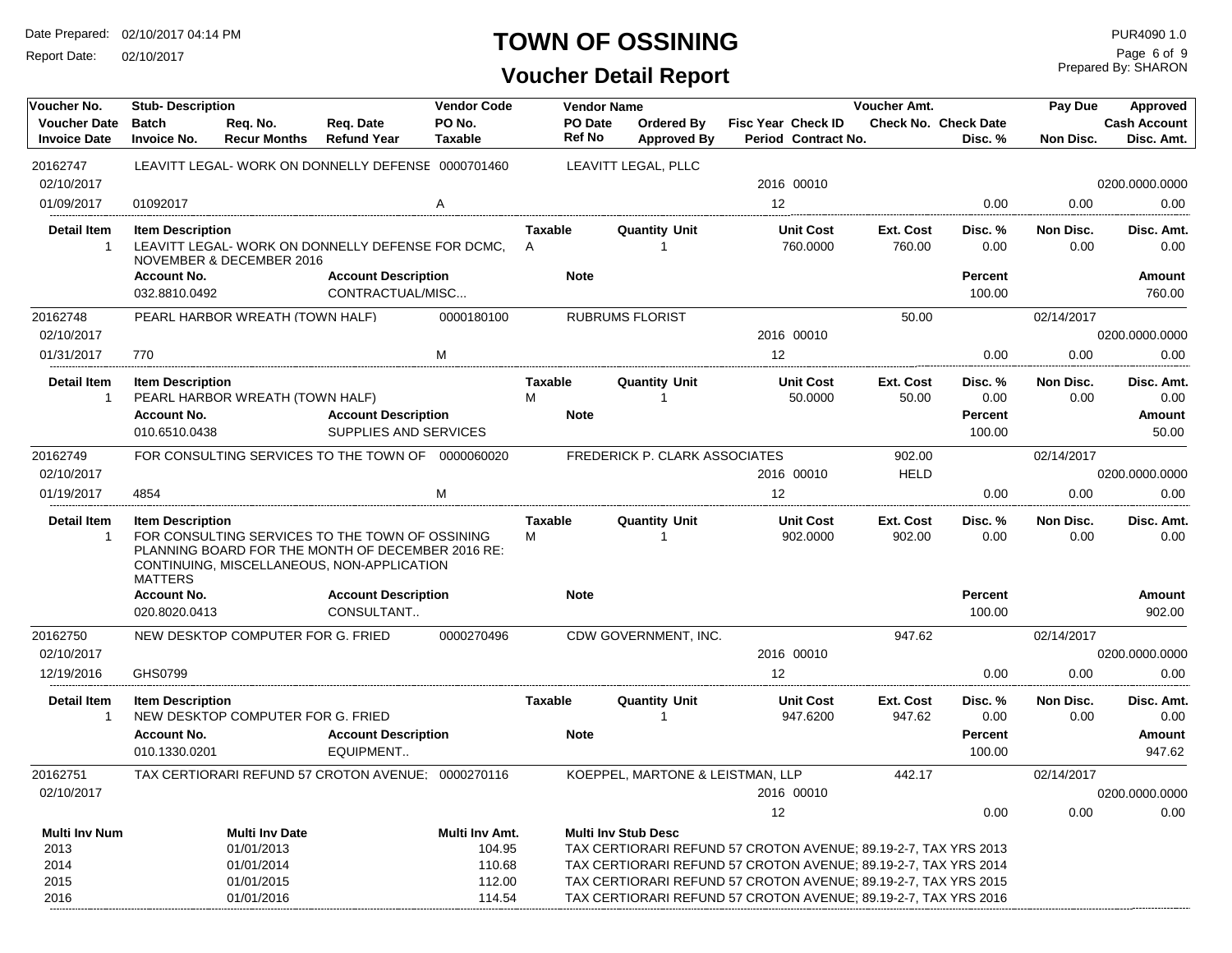Report Date: 02/10/2017

### **TOWN OF OSSINING PUR4090 1.0**

| Voucher No.                                | <b>Stub-Description</b>                                                                |                                                   |                                                                                                                                   | <b>Vendor Code</b>                     |                     | <b>Vendor Name</b>       |                                                                                        |                                           | Voucher Amt.                    |                                        | Pay Due           | Approved                                           |
|--------------------------------------------|----------------------------------------------------------------------------------------|---------------------------------------------------|-----------------------------------------------------------------------------------------------------------------------------------|----------------------------------------|---------------------|--------------------------|----------------------------------------------------------------------------------------|-------------------------------------------|---------------------------------|----------------------------------------|-------------------|----------------------------------------------------|
| <b>Voucher Date</b><br><b>Invoice Date</b> | <b>Batch</b><br><b>Invoice No.</b>                                                     | Req. No.<br><b>Recur Months</b>                   | Req. Date<br><b>Refund Year</b>                                                                                                   | PO No.<br><b>Taxable</b>               |                     | PO Date<br><b>Ref No</b> | <b>Ordered By</b><br><b>Approved By</b>                                                | Fisc Year Check ID<br>Period Contract No. |                                 | <b>Check No. Check Date</b><br>Disc. % | Non Disc.         | <b>Cash Account</b><br>Disc. Amt.                  |
| 20162751                                   |                                                                                        |                                                   | TAX CERTIORARI REFUND 57 CROTON AVENUE; 0000270116                                                                                |                                        |                     |                          | KOEPPEL, MARTONE & LEISTMAN, LLP                                                       |                                           |                                 |                                        |                   |                                                    |
| <b>Detail Item</b><br>$\overline{1}$       | <b>Item Description</b><br>TAX YRS 2013-2016                                           |                                                   | TAX CERTIORARI REFUND 57 CROTON AVENUE; 89.19-2-7,                                                                                |                                        | <b>Taxable</b>      |                          | <b>Quantity Unit</b><br>$\Omega$                                                       | <b>Unit Cost</b><br>0.0000                | Ext. Cost<br>442.17             | Disc. %<br>0.00                        | Non Disc.<br>0.00 | Disc. Amt.<br>0.00                                 |
|                                            | <b>Account No.</b><br>010.1930.0438<br>010.0010.1001<br>066.1930.0438<br>066.0066.1001 |                                                   | <b>Account Description</b><br>JUDGEMENTS AND CLAIMS<br><b>REAL PROPERTY TAXES</b><br>JUDGEMENTS AND CLAIMS<br>REAL PROPERTY TAXES |                                        |                     | <b>Note</b>              |                                                                                        |                                           |                                 | <b>Percent</b>                         |                   | <b>Amount</b><br>251.77<br>88.31<br>75.86<br>26.23 |
| 20162752                                   | <b>LEGAL NOTICES</b>                                                                   |                                                   |                                                                                                                                   | 0000070008                             |                     |                          | THE JOURNAL NEWS                                                                       |                                           | 3,342.90                        |                                        | 02/14/2017        |                                                    |
| 02/10/2017                                 |                                                                                        |                                                   |                                                                                                                                   |                                        |                     |                          |                                                                                        | 2016 00010                                |                                 |                                        |                   | 0200.0000.0000                                     |
| 01/30/2017                                 | 036918026                                                                              |                                                   |                                                                                                                                   |                                        |                     |                          |                                                                                        | 12                                        |                                 | 0.00                                   | 0.00              | 0.00                                               |
| <b>Detail Item</b><br>$\overline{1}$       | <b>Item Description</b><br><b>LEGAL NOTICES</b>                                        |                                                   |                                                                                                                                   |                                        | <b>Taxable</b>      |                          | <b>Quantity Unit</b>                                                                   | <b>Unit Cost</b><br>3,342.9000            | Ext. Cost<br>3,342.90           | Disc. %<br>0.00                        | Non Disc.<br>0.00 | Disc. Amt.<br>0.00                                 |
|                                            | <b>Account No.</b><br>010.1420.0494                                                    |                                                   | <b>Account Description</b><br>PROPERTY AUCTION/SALE OF<br>PROPERTY EXP/TITLE SEARCHES                                             |                                        |                     | <b>Note</b>              |                                                                                        |                                           |                                 | <b>Percent</b><br>100.00               |                   | Amount<br>3,342.90                                 |
| 20162753                                   | <b>CONSULTING SERVICES</b>                                                             |                                                   |                                                                                                                                   | 0000060020                             |                     |                          | <b>FREDERICK P. CLARK ASSOCIATES</b>                                                   |                                           | 7,621.00                        |                                        | 02/14/2017        |                                                    |
| 02/10/2017                                 |                                                                                        |                                                   |                                                                                                                                   |                                        |                     |                          |                                                                                        | 2016 00010                                |                                 |                                        |                   | 0200.0000.0000                                     |
|                                            |                                                                                        |                                                   |                                                                                                                                   | M                                      |                     |                          |                                                                                        | 12                                        |                                 | 0.00                                   | 0.00              | 0.00                                               |
| <b>Multi Inv Num</b><br>4857<br>4855       |                                                                                        | <b>Multi Inv Date</b><br>01/19/2017<br>01/19/2017 |                                                                                                                                   | Multi Inv Amt.<br>3,102.50<br>4,518.50 |                     |                          | <b>Multi Inv Stub Desc</b><br><b>BETHANY ARTS CENTER</b><br><b>ARTIS SENIOR LIVING</b> |                                           |                                 |                                        |                   |                                                    |
| <b>Detail Item</b><br>$\mathbf{1}$         | <b>Item Description</b><br><b>CONSULTING SERVICES</b>                                  |                                                   |                                                                                                                                   |                                        | <b>Taxable</b><br>M |                          | <b>Quantity Unit</b><br>$\Omega$                                                       | <b>Unit Cost</b><br>0.0000                | Ext. Cost<br>7,621.00           | Disc. %<br>0.00                        | Non Disc.<br>0.00 | Disc. Amt.<br>0.00                                 |
|                                            | <b>Account No.</b><br>033.0033.0065.3032                                               |                                                   | <b>Account Description</b><br>PLANNING BOARD/ENGINEERING<br><b>FEES ESCROW.ARTIS SENIOR</b>                                       |                                        |                     | <b>Note</b>              |                                                                                        |                                           |                                 | <b>Percent</b>                         |                   | Amount<br>4,518.50                                 |
|                                            | 033.0033.0065.3041                                                                     |                                                   | LIVING/553 NORTH STATE ROAD<br>PLANNING BOARD/ENGINEERING<br>FEES ESCROW.BETHANY ARTS<br><b>CENTER</b>                            |                                        |                     |                          |                                                                                        |                                           |                                 |                                        |                   | 3,102.50                                           |
| 20162754                                   | <b>MEALS FOR SENIORS</b>                                                               |                                                   |                                                                                                                                   | 0000701565                             |                     |                          | J.A. FOOD SERVICE CORP.                                                                |                                           | 98.70                           |                                        | 02/14/2017        |                                                    |
| 02/10/2017                                 |                                                                                        |                                                   |                                                                                                                                   |                                        |                     |                          |                                                                                        | 2016 00010                                |                                 |                                        |                   | 0200.0000.0000                                     |
| 12/14/2016                                 | 37760                                                                                  |                                                   |                                                                                                                                   | M                                      |                     |                          |                                                                                        | 12                                        |                                 | 0.00                                   | 0.00              | 0.00                                               |
| <b>Detail Item</b><br>$\overline{1}$       | <b>Item Description</b><br><b>MEALS FOR SENIORS</b>                                    |                                                   |                                                                                                                                   |                                        | <b>Taxable</b><br>M |                          | <b>Quantity Unit</b><br>0                                                              | <b>Unit Cost</b><br>0.0000                | Ext. Cost<br>98.70              | Disc. %<br>0.00                        | Non Disc.<br>0.00 | Disc. Amt.<br>0.00                                 |
|                                            | <b>Account No.</b><br>010.6773.0423                                                    |                                                   | <b>Account Description</b><br><b>FOOD SUPPLIES</b>                                                                                |                                        |                     | <b>Note</b>              |                                                                                        |                                           |                                 | <b>Percent</b><br>100.00               |                   | Amount<br>98.70                                    |
| <b>Total Vouchers reported:</b>            |                                                                                        | 25                                                |                                                                                                                                   |                                        |                     |                          |                                                                                        |                                           | <b>Total GL Detail Reported</b> |                                        |                   | 44,247.67                                          |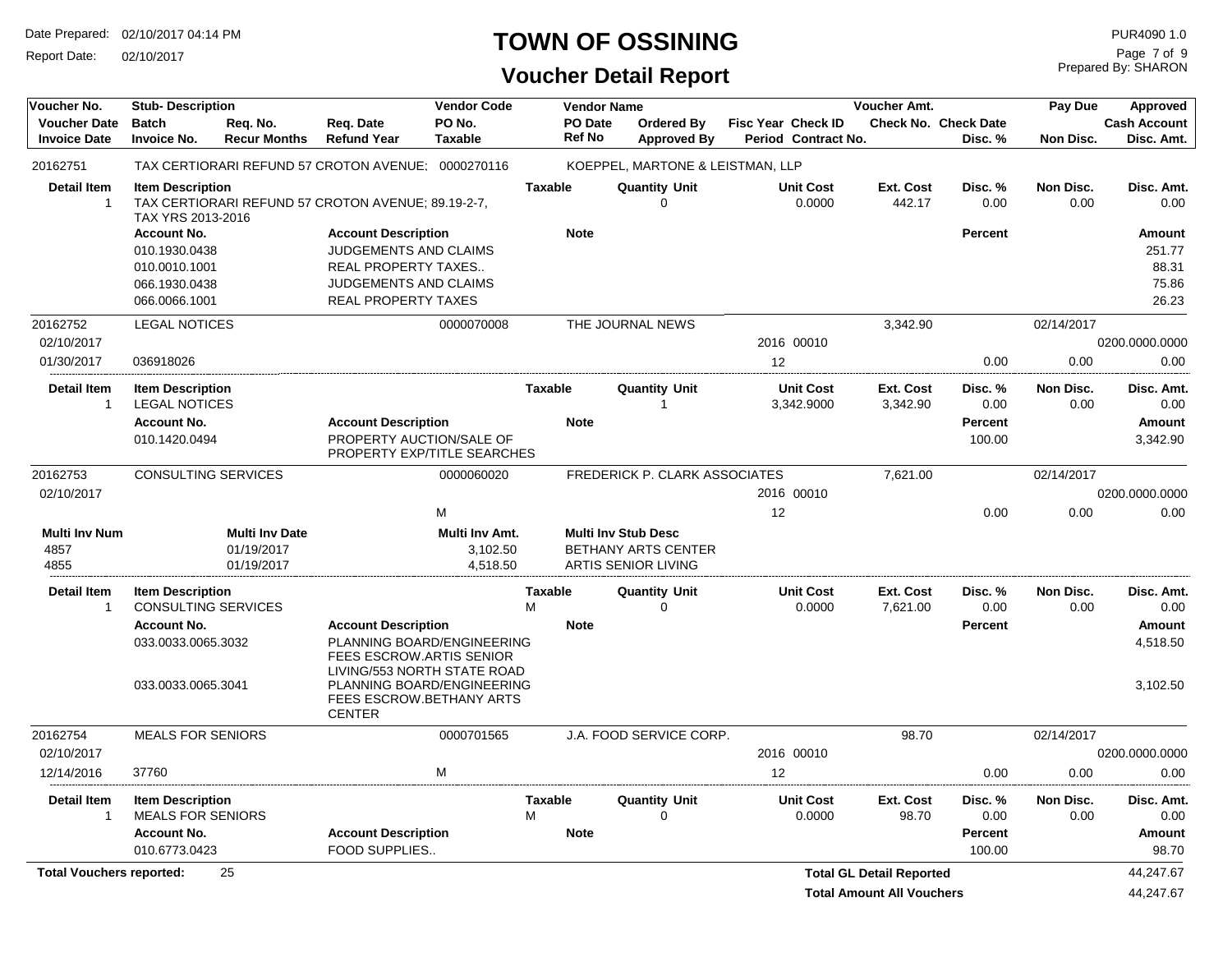Report Date: 02/10/2017

### **TOWN OF OSSINING**

## **Voucher Detail Report**

Prepared By: SHARON Page 8 of 9

| Voucher No.                                | <b>Stub-Description</b>            |                                 |                                 | <b>Vendor Code</b>       | <b>Vendor Name</b>       |                                         |                                           | Voucher Amt.            |               | Pay Due<br>Approved                            |
|--------------------------------------------|------------------------------------|---------------------------------|---------------------------------|--------------------------|--------------------------|-----------------------------------------|-------------------------------------------|-------------------------|---------------|------------------------------------------------|
| <b>Voucher Date</b><br><b>Invoice Date</b> | <b>Batch</b><br><b>Invoice No.</b> | Req. No.<br><b>Recur Months</b> | Req. Date<br><b>Refund Year</b> | PO No.<br><b>Taxable</b> | PO Date<br><b>Ref No</b> | <b>Ordered By</b><br><b>Approved By</b> | Fisc Year Check ID<br>Period Contract No. | Check No. Check Date    | Disc. %       | <b>Cash Account</b><br>Non Disc.<br>Disc. Amt. |
| Fund                                       | <b>Cash Item</b>                   |                                 |                                 |                          |                          |                                         |                                           | -------- Direct Pay --- | $\frac{1}{2}$ |                                                |
| 010 - TOWN GENERAL                         |                                    |                                 |                                 |                          | Regular                  | Prepaid                                 | <b>Wire Transfer</b>                      | Outstanding             | Paid          | <b>Total</b>                                   |
|                                            | 0200.0000.0000                     |                                 | <b>TOWN</b>                     |                          | 12,755.46                | 2,582.98                                | 0.00                                      | 0.00                    | 0.00          | 15,338.44                                      |
|                                            |                                    | <b>Fund Total</b>               |                                 |                          | 12,755.46                | 2,582.98                                | 0.00                                      | 0.00                    | 0.00          | 15,338.44                                      |
| 020 - TOWN OUTSIDE                         |                                    |                                 |                                 |                          |                          |                                         |                                           |                         |               |                                                |
|                                            | 0200.0000.0000                     |                                 | <b>TOWN</b>                     |                          | 8,586.95                 | 0.00                                    | 0.00                                      | 0.00                    | 0.00          | 8,586.95                                       |
|                                            |                                    | <b>Fund Total</b>               |                                 |                          | 8,586.95                 | 0.00                                    | 0.00                                      | 0.00                    | 0.00          | 8,586.95                                       |
| 031 - HIGHWAY                              |                                    |                                 |                                 |                          |                          |                                         |                                           |                         |               |                                                |
|                                            | 0200.0000.0000                     |                                 | <b>TOWN</b>                     |                          | 2,676.05                 | 0.00                                    | 0.00                                      | 0.00                    | 0.00          | 2,676.05                                       |
|                                            |                                    | <b>Fund Total</b>               |                                 |                          | 2,676.05                 | 0.00                                    | 0.00                                      | 0.00                    | 0.00          | 2,676.05                                       |
|                                            | 032 - DALE CEMETERY TRUST FUND     |                                 |                                 |                          |                          |                                         |                                           |                         |               |                                                |
|                                            | 0200.0000.0000                     |                                 | <b>TOWN</b>                     |                          | 1,161.86                 | 0.00                                    | 0.00                                      | 0.00                    | 0.00          | 1,161.86                                       |
|                                            |                                    | <b>Fund Total</b>               |                                 |                          | 1,161.86                 | 0.00                                    | 0.00                                      | 0.00                    | 0.00          | 1,161.86                                       |
| 033 - TRUST & AGENCY                       |                                    |                                 |                                 |                          |                          |                                         |                                           |                         |               |                                                |
|                                            | 0200.0000.0000                     |                                 | <b>TOWN</b>                     |                          | 7,621.00                 | 0.00                                    | 0.00                                      | 0.00                    | 0.00          | 7,621.00                                       |
|                                            |                                    | <b>Fund Total</b>               |                                 |                          | 7,621.00                 | 0.00                                    | 0.00                                      | 0.00                    | 0.00          | 7,621.00                                       |
| 037 - CAPITAL FUND                         |                                    |                                 |                                 |                          |                          |                                         |                                           |                         |               |                                                |
|                                            | 0200.0000.0000                     |                                 | <b>TOWN</b>                     |                          | 1,276.73                 | 0.00                                    | 0.00                                      | 0.00                    | 0.00          | 1,276.73                                       |
|                                            |                                    | <b>Fund Total</b>               |                                 |                          | 1,276.73                 | 0.00                                    | 0.00                                      | 0.00                    | 0.00          | 1,276.73                                       |
|                                            | 045 - CONSOLIDATED SEWER DISTRICT  |                                 |                                 |                          |                          |                                         |                                           |                         |               |                                                |
|                                            | 0200.0000.0000                     |                                 | <b>TOWN</b>                     |                          | 2,000.00                 | 0.00                                    | 0.00                                      | 0.00                    | 0.00          | 2,000.00                                       |
|                                            |                                    | <b>Fund Total</b>               |                                 |                          | 2,000.00                 | 0.00                                    | 0.00                                      | 0.00                    | 0.00          | 2,000.00                                       |
|                                            | 065 - REFUSE/RECYCLING             |                                 |                                 |                          |                          |                                         |                                           |                         |               |                                                |
|                                            | 0200.0000.0000                     |                                 | <b>TOWN</b>                     |                          | 4,731.56                 | 0.00                                    | 0.00                                      | 0.00                    | 0.00          | 4,731.56                                       |
|                                            |                                    | <b>Fund Total</b>               |                                 |                          | 4,731.56                 | 0.00                                    | 0.00                                      | 0.00                    | 0.00          | 4,731.56                                       |
|                                            | 066 - AMBULANCE DISTRICT           |                                 |                                 |                          |                          |                                         |                                           |                         |               |                                                |
|                                            | 0200.0000.0000                     |                                 | <b>TOWN</b>                     |                          | 102.09                   | 752.99                                  | 0.00                                      | 0.00                    | 0.00          | 855.08                                         |
|                                            |                                    | <b>Fund Total</b>               |                                 |                          | 102.09                   | 752.99                                  | 0.00                                      | 0.00                    | 0.00          | 855.08                                         |
| <b>Grand Totals</b>                        |                                    |                                 |                                 |                          | 40,911.70                | 3,335.97                                | 0.00                                      | 0.00                    | 0.00          | 44,247.67                                      |